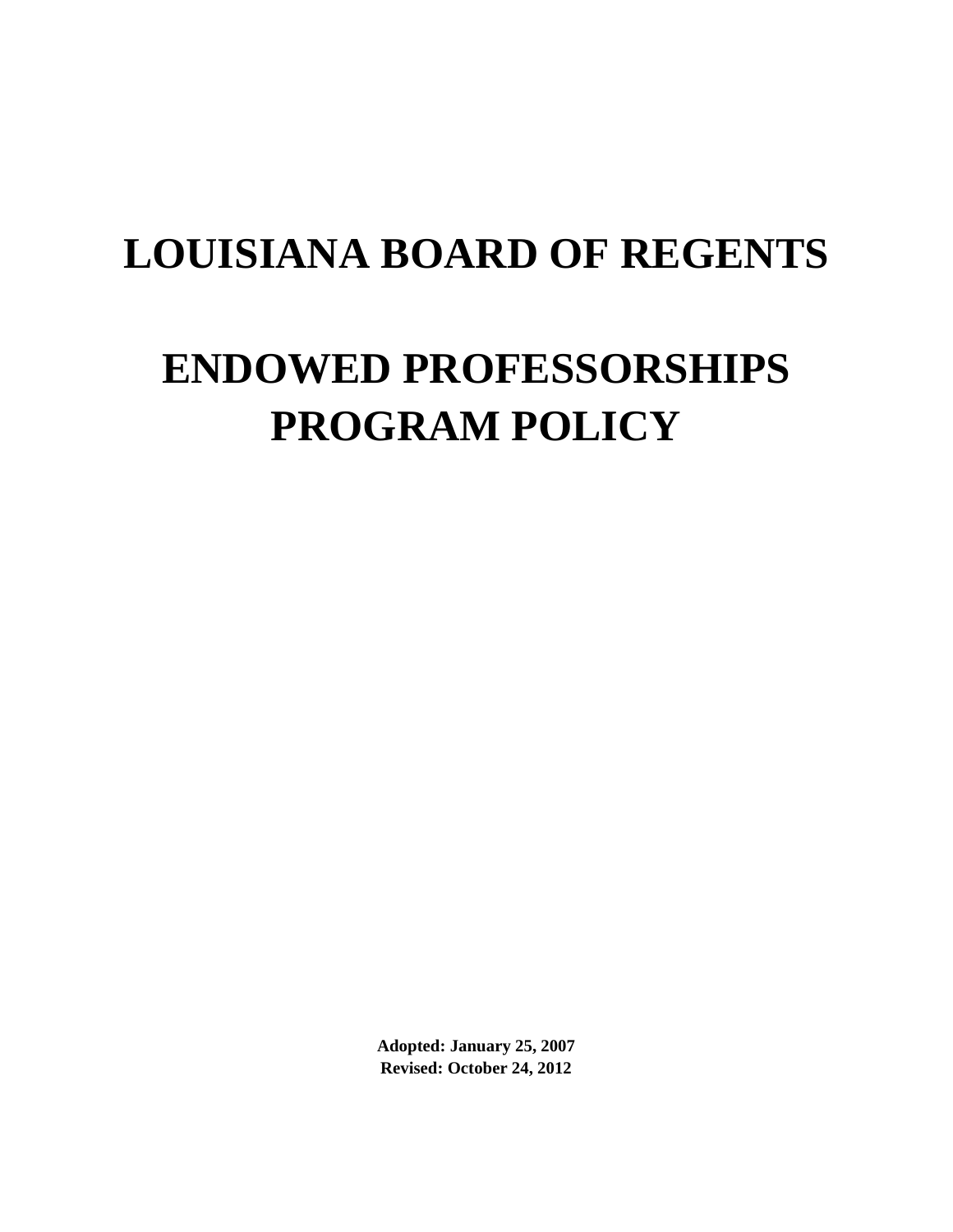# **TABLE OF CONTENTS**

| I.    | Preamble                                                                              | $\mathbf{1}$   |
|-------|---------------------------------------------------------------------------------------|----------------|
| II.   | Definition and Uses of Endowed Professorships                                         | $\mathbf{1}$   |
| III.  | <b>Eligible Campuses</b>                                                              | $\mathbf{1}$   |
| IV.   | Allocation of BoRSF/Legislative Matching Funds                                        | $\mathbf{1}$   |
| V.    | <b>Campus Internal Standards and Processes</b>                                        | $\overline{2}$ |
| VI.   | Annual Submission of Requests for Matching Funds                                      | $\overline{2}$ |
| VII.  | <b>Resubmission of Unmatched Applications</b>                                         | 3              |
| VIII. | Board Encouragement of Use of Non-State Funds Without State Match                     | 3              |
| IX.   | Statewide Principles and Guidelines for Operation of<br><b>Endowed Professorships</b> | $\overline{4}$ |
| X.    | Interaction Between the Campus and Donor                                              | $\overline{4}$ |
| XI.   | Crediting the Board of Regents Support Fund                                           | $\overline{4}$ |
| XII.  | Recognition of Endowed Professorships Participants                                    | $\overline{4}$ |
| XIII. | <b>Investment of Endowed Professorships Funds</b>                                     | 5              |
| XIV.  | <b>Accountability Measures</b>                                                        | 5              |

**Appendix A.** Template: Donor Statement of Understanding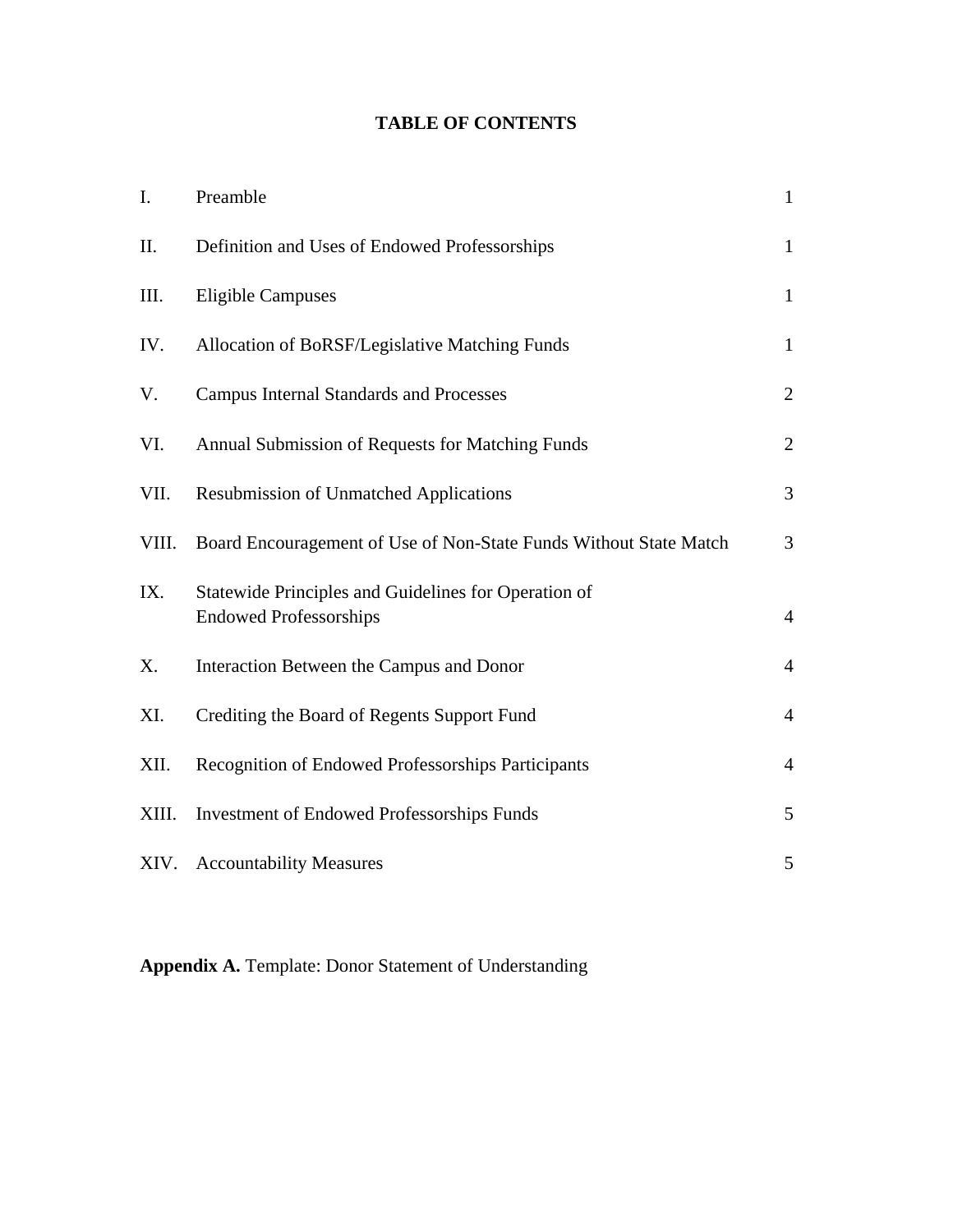#### **BOARD OF REGENTS SUPPORT FUND ENDOWED PROFESSORSHIPS PROGRAM POLICY**

### **I. PREAMBLE**

In 1990-91, the Board of Regents established the Board of Regents Support Fund (BoRSF) Endowed Professorships program, patterned after the successful Endowed Chairs for Eminent Scholars program, to strengthen instruction and research across a diverse array of campuses. Since its inception, the Endowed Professorships program has operated as a non-competitive opportunity for campuses to receive State match of donor contributions. The Board of Regents fulfills all obligations and commitments to the Endowed Professorships program by funding matches in accordance with Support Fund plans and budgets as approved annually by the Legislature and Governor.

#### **II. DEFINITION AND USES OF ENDOWED PROFESSORSHIPS**

Endowed Professorships are established to help recruit and retain superior faculty whose research, teaching, and/or public service uniquely contribute to the mission(s) of their departments, their campuses, and the State. The Endowed Professorships program is designed to further achievement of the constitutionally prescribed goals of the Support Fund: to enhance the quality of higher education and promote economic development in Louisiana.

#### **III. ELIGIBLE CAMPUSES**

All Louisiana public institutions of higher education and those independent institutions which are members of the Louisiana Association of Independent Colleges and Universities (LAICU) are eligible to participate in the Endowed Professorships program.

#### **IV. ALLOCATION OF BoRSF/LEGISLATIVE MATCHING FUNDS**

#### A. BoRSF Matches

- 1. Matching Funds: State funds will be provided at a ratio of 60% non-State to 40% State match with the following provisions:
	- a. For each \$40,000 State match requested, a minimum \$60,000 non-State contribution is required.
	- b. While a non-State contribution may exceed \$60,000, State match will be provided only in indivisible \$40,000 increments.
- 2. Funding Guarantees: The program guarantees Support Fund assistance to annually fund two (2) \$40,000 matches to establish two (2) \$100,000 professorships per year for each eligible four-year and special purpose campus, and one  $(1)$  \$40,000 match to establish one  $(1)$ \$100,000 professorship per year for each eligible two-year campus.
- B. BoRSF Funding for Additional Slots: Campuses may submit applications for match in addition to that guaranteed by the Board and may receive additional matches beyond guaranteed slots if one or more campuses submit fewer than their guaranteed applications. While the Board has no responsibility to recognize or match applications submitted in excess of guarantees, any unmatched slots may be funded for campuses through this arrangement. Should the Board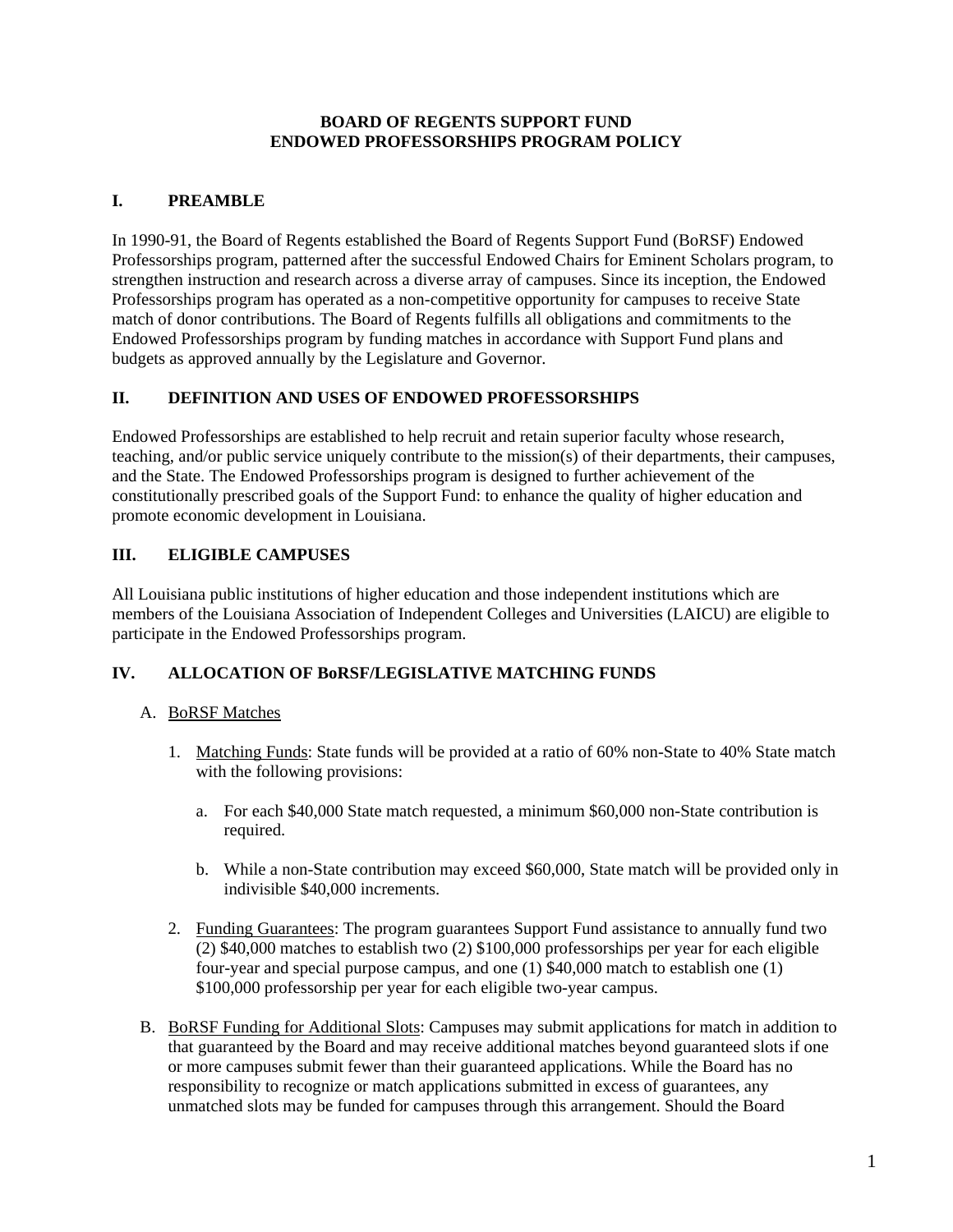approve additional slots through this proviso, the Board shall determine the most appropriate allocation of such funds.

C. Supplemental Legislative Funding: In the event that supplemental State appropriations to match endowed professorships (as well as chairs and scholarships) are forthcoming, the Board shall determine the most appropriate allocation of such funds.

#### **V. CAMPUS INTERNAL STANDARDS AND PROCESSES**

- A. Required Submission: To be eligible to participate in the Endowed Professorships program, each campus with existing State-matched professorships and/or new applications for match in FY 2012-13 shall submit by March 31, 2013 a document defining (1) its internal standards for selecting faculty recipients of endowed professorships; and (2) its internal processes for implementing these standards and monitoring compliance.\* While campuses are required to submit the document only once, standards and practices may be updated annually by March 31.
- B. Delayed Submission and Eligibility: In subsequent funding cycles, campuses without internal standards and procedures on file that plan to submit applications for Endowed Professorships match shall forward the document to the Board by March 31 of the year in which match is requested.
- C. Applicability of Internal Standards and Processes: Beginning March 31, 2013, each affected campus shall fill all vacancies in State-matched professorships using these internal standards and processes.

#### **VI. ANNUAL SUBMISSION OF REQUESTS FOR MATCHING FUNDS**

- A. Application Elements: Annual applications to the Endowed Professorships program must include the following:
	- 1. Annual Letter and Rank Order List: Each year, along with its individual applications an eligible campus requesting funds through the Endowed Professorships program shall submit a cover letter signed by the President or Chancellor of the campus listing all applications in rank order of funding priority and requesting appropriate matching funds during the current funding cycle.
	- 2. Individual Applications for Match: Each individual application for Endowed Professorships match shall be comprised of four (4) documents:
		- a. An authenticated statement, notarized in the presence of two witnesses, which shall indicate that the campus has in good faith satisfied the requirements of the Board of Regents Endowed Professorships program policy related to the Definition and Purpose of the program, and describing how campus standards and processes will be used to select the professorship holder.
		- b. An affidavit from the financial institution in which the non-State matching funds are held verifying that the participating campus has received and deposited non-State matching funds in the amount of at least \$60,000 for each \$40,000 requested in State match, and

<sup>\*</sup> Standards must reflect one or both of the Constitutional goals of the Support Fund: to improve the quality of education and/or enhance economic development.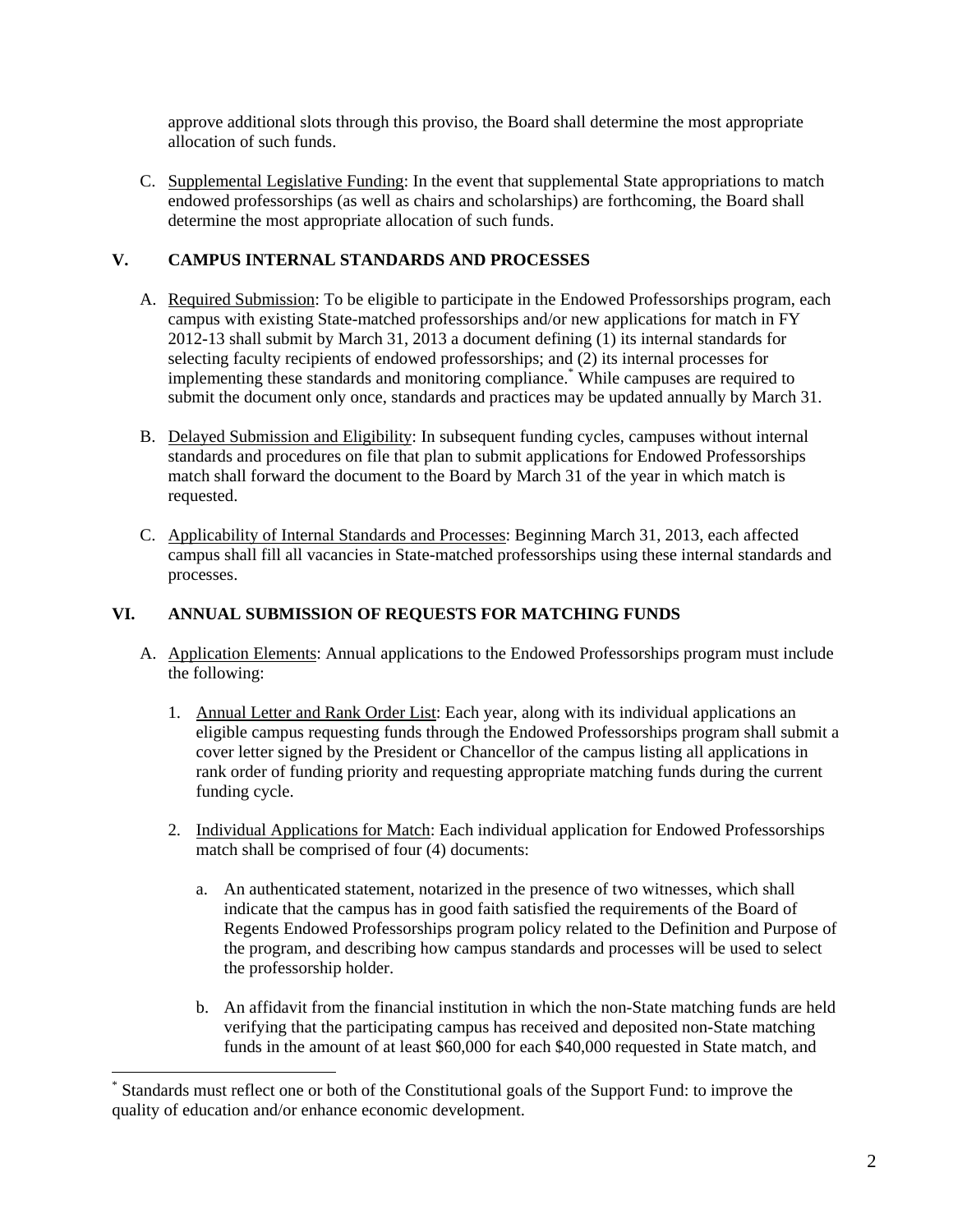that the funds received and deposited meet all eligibility requirements of the Endowed Professorships program policy (Policy Section II).

- c. A Statement of Understanding executed by the donor(s) and the campus certifying that the donor(s) has been informed of Board of Regents and campus policies and practices relative to the Endowed Professorships program. (See template in Appendix A.)
- d. Documentation via official minutes of the relevant management or governing board of the participating campus that the board has granted approval for the establishment of the endowed professorship to be supported by the proceeds of the non-State contribution and the requested State match.
- B. Acceptance of Applications and Deadlines: Applications will be accepted in each funding cycle beginning January 1 and ending at 4:30 p.m. on March 31. Should March 31 fall on a Saturday, Sunday, or State holiday, the deadline shall be extended to 4:30 p.m. of the next working weekday.

One copy of the cover letter and original documents for each new application shall be submitted as follows:

| <b>U.S. Mail</b>                         | <b>UPS, Federal Express, Hand-Delivery</b> |
|------------------------------------------|--------------------------------------------|
| <b>Endowed Professorships Program</b>    | <b>Endowed Professorships Program</b>      |
| c/o Associate Commissioner for Sponsored | c/o Associate Commissioner for Sponsored   |
| Programs Administration                  | Programs Administration                    |
| Louisiana Board of Regents               | Louisiana Board of Regents                 |
| P.O. Box 3677                            | 1201 North Third Street, Suite 6-200       |
| Baton Rouge, LA 70821-3677               | Baton Rouge, LA 70802                      |

#### **VII. RESUBMISSION OF UNMATCHED APPLICATIONS**

Endowed Professorships applications that were submitted in a previous year but not matched may be resubmitted without the above-referenced supporting documentation (Policy Section VI.B.1-4), which is kept on file by the Board of Regents. The rank-order list provided in the cover letter from the campus president or chancellor (see Policy Section V.B) must include all previous and new submissions for which matching is requested; only those submissions included in the annual rank-order list will be eligible for match during the funding cycle.

#### **VIII. BOARD ENCOURAGEMENT OF USE OF NON-STATE FUNDS WITHOUT STATE MATCH**

Campuses, foundations, and donors are encouraged and urged to help alleviate the Endowed Professorships backlog and address budgetary issues by acting as follows:

- A. For \$60,000 donations awaiting State match, arrange to spend income accumulating from non-State funds to address current faculty and departmental needs; and
- B. Endow professorships entirely through non-State funds by combining unmatched \$60,000 donations.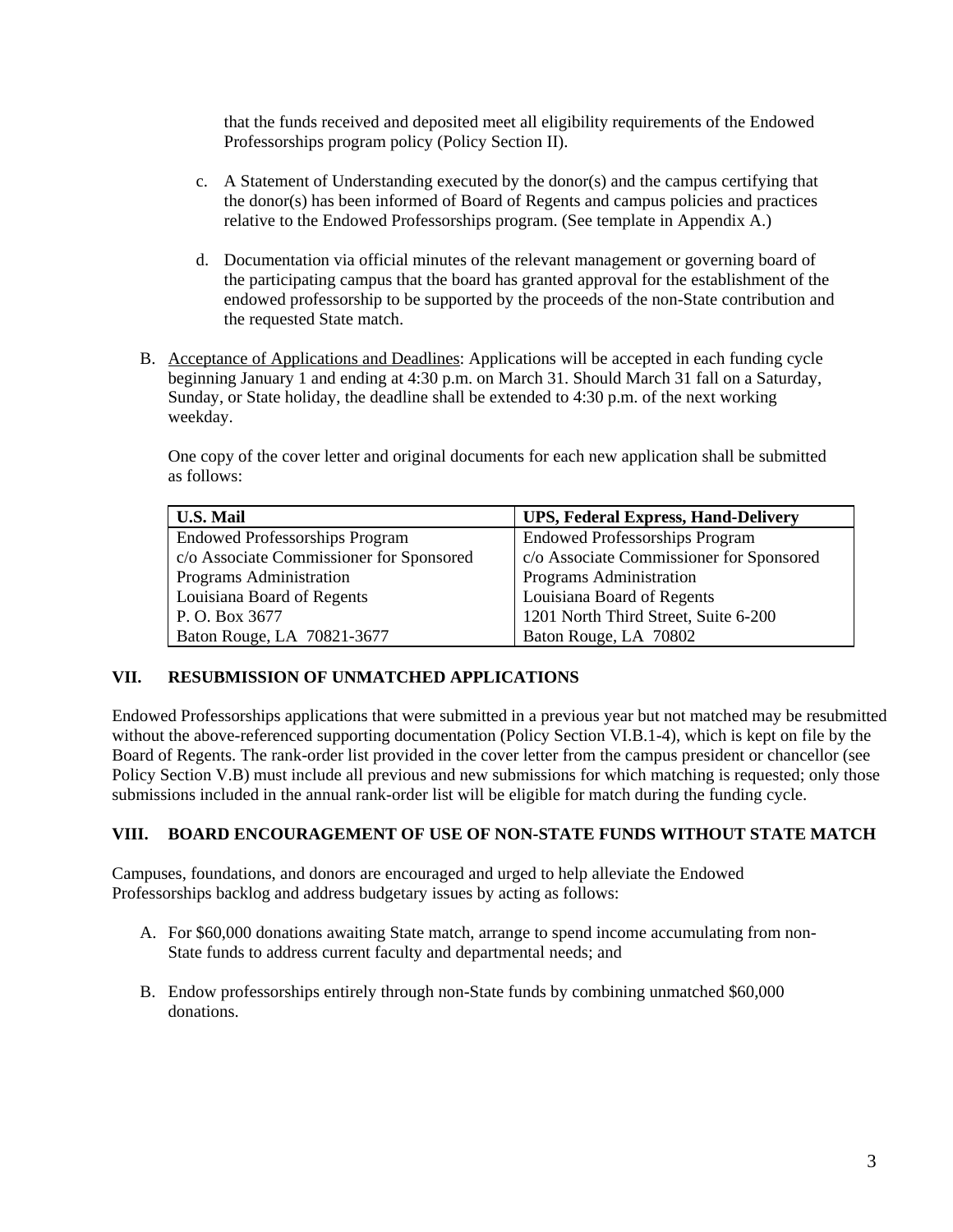C. If a donor match generates income in addition to the principal contribution prior to provision of the State match, the campus and donor may, at their discretion, determine ways to expend the income. To be eligible for State match, however, the principal must remain whole.

#### **IX. STATEWIDE PRINCIPLES AND GUIDELINES FOR OPERATION OF ENDOWED PROFESSORSHIPS**

The following standards and principles listed below shall guide program practices across all campuses. In addition to these statewide principles, each respective campus's internal standards and practices, on file with the Board of Regents, shall govern program operation:

- A. Professorships shall be awarded to faculty recipients for terms of one year or more; only under special circumstances shall a professorship be awarded for a term of less than one year.
- B. Except under extenuating circumstances, as approved by the Commissioner of Higher Education, no more than two years shall elapse from the provision of State match to its award by the campus. If an endowed professorship should become vacant, the same rule shall apply.
- C. The impact of an endowed professorship is seriously diminished when shared among two or more faculty members. The institution shall not divide professorships among multiple recipients except in special circumstances, as approved by the Commissioner of Higher Education.
- D. Except in special circumstances, as approved by the Commissioner of Higher Education, income generated from an endowed professorship shall be designated specifically for the use of the faculty member holding the position, not for the general discretionary use of departments or the campus.
- E. Campus officials shall have the primary and final responsibility to determine professorship recipients.

#### **X. INTERACTION BETWEEN THE CAMPUS AND DONOR**

As feasible, campuses shall develop and maintain regular interaction with and reporting to donors, including annual reporting and involvement of donors in award ceremonies.

#### **XI. CREDITING THE BOARD OF REGENTS SUPPORT FUND**

Campuses shall ensure that all internal and external materials regarding the program, including policies and procedures, news releases, and promotional materials, appropriately credit the Board of Regents Support Fund.

#### **XII. RECOGNITION OF ENDOWED PROFESSORSHIPS PARTICIPANTS**

- A. Board of Regents: The Board of Regents will annually honor campuses/donors that establish Endowed Professorships.
- B. Campuses: Campuses shall develop and maintain procedures to recognize Endowed Professorships holders and donors both internally and externally through such public announcements as media releases, campus newsletters, awards ceremonies, and web pages.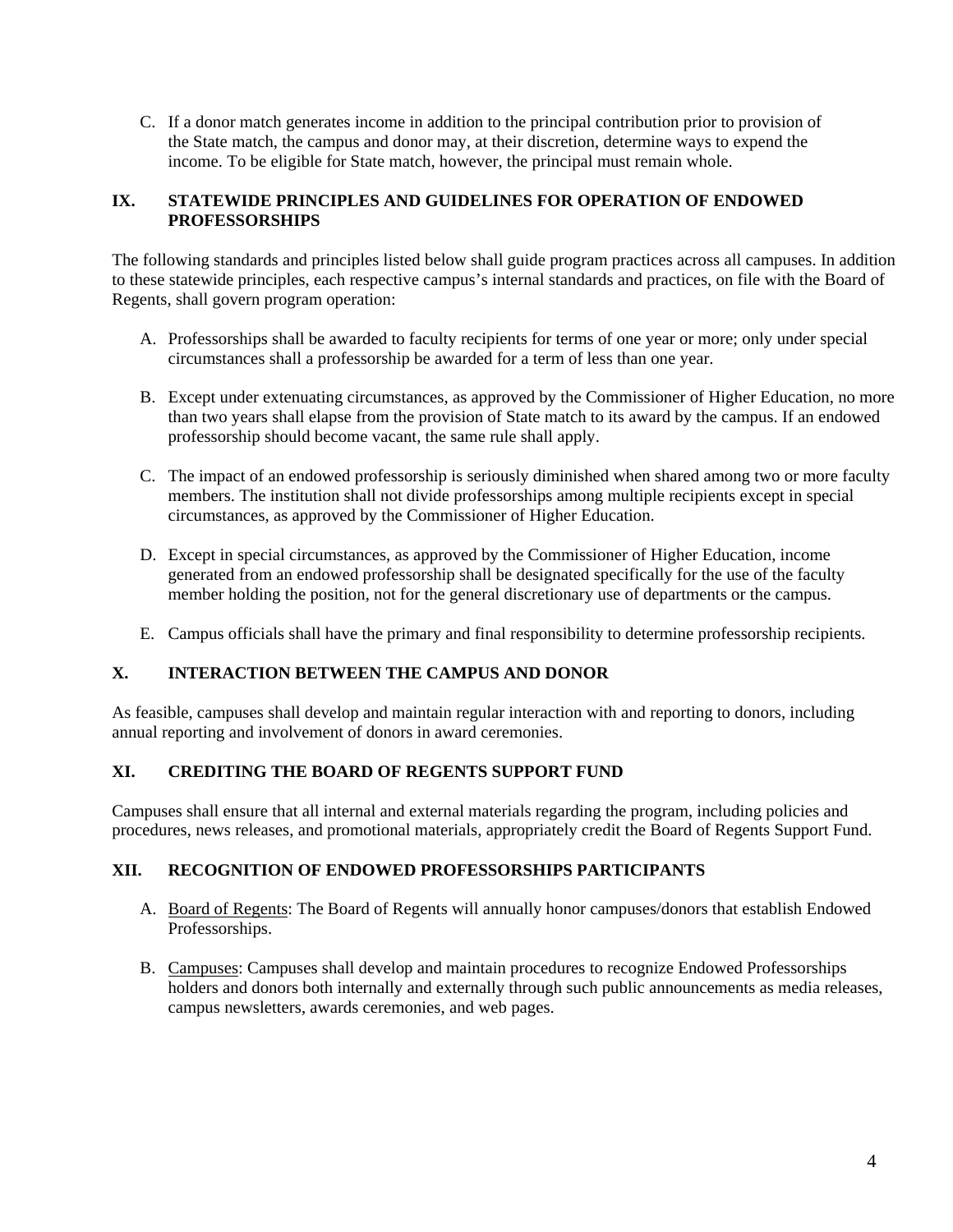#### **XIII. INVESTMENT OF ENDOWED PROFESSORSHIPS FUNDS**

Campuses shall invest Endowed Professorships funds in accordance with the Louisiana Board of Regents Endowed Chair, Endowed Professorship, and Endowed Scholarship Programs Statement of Investment Policy and Objectives.

#### **XIV. ACCOUNTABILITY MEASURES**

A. Campuses

For each matched professorship, the campus shall develop goals, objectives, and accountability measures appropriate to the department in which the faculty recipient resides (e.g., grant funding, publications, teaching, industrial ties, technology transfer, and other academic/economic development activities). Based on these accountability measures, campuses shall periodically, but not less than every three years, evaluate the progress of each professorship recipient relative to established goals and objectives

B. Board of Regents

The Board of Regents shall periodically conduct a comprehensive review of the Endowed Professorships program to determine the extent to which program goals and objectives are being met and the impact of professorships at participating campuses and in the State.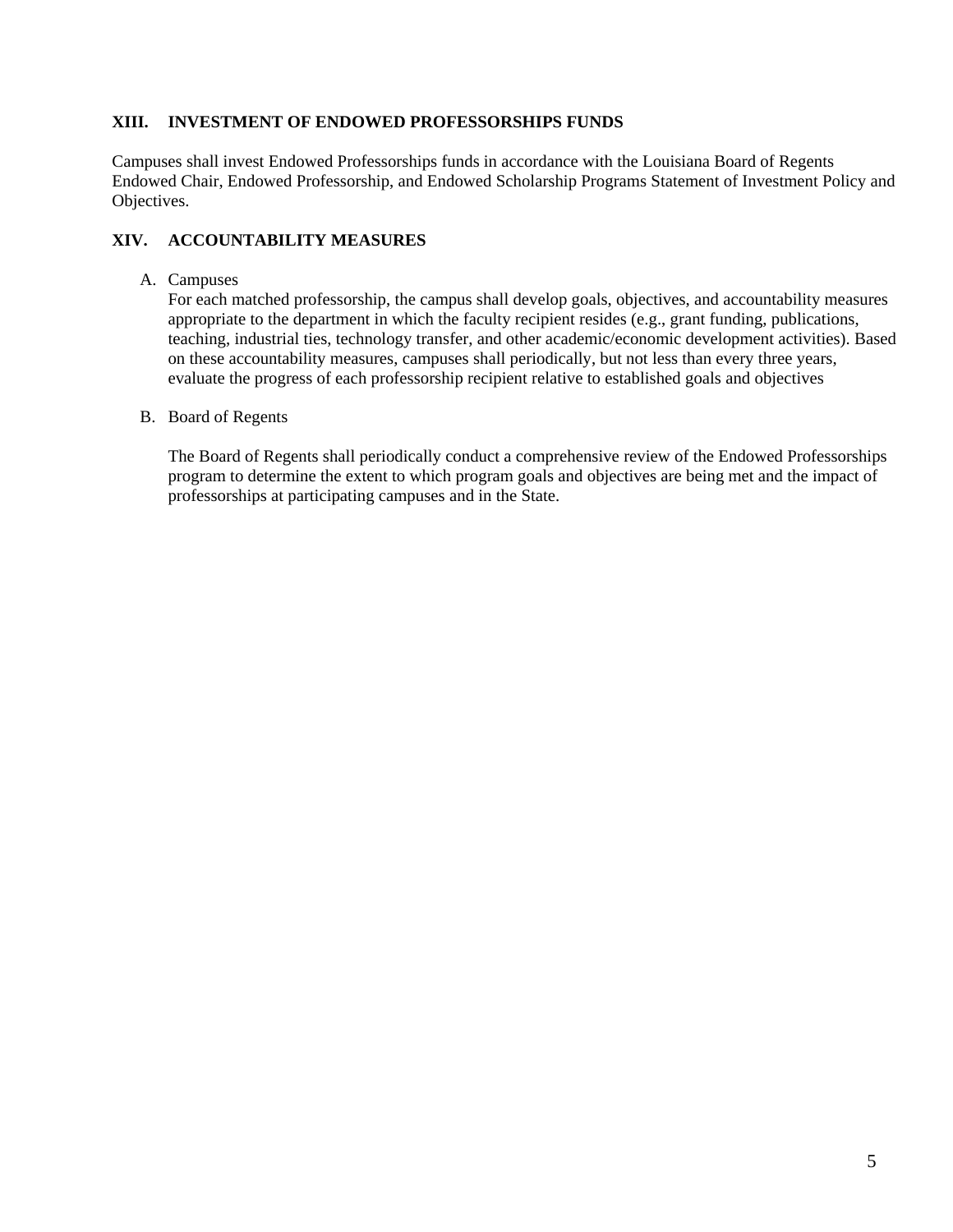# **APPENDIX A**

# **TEMPLATE: DONOR STATEMENT OF UNDERSTANDING**